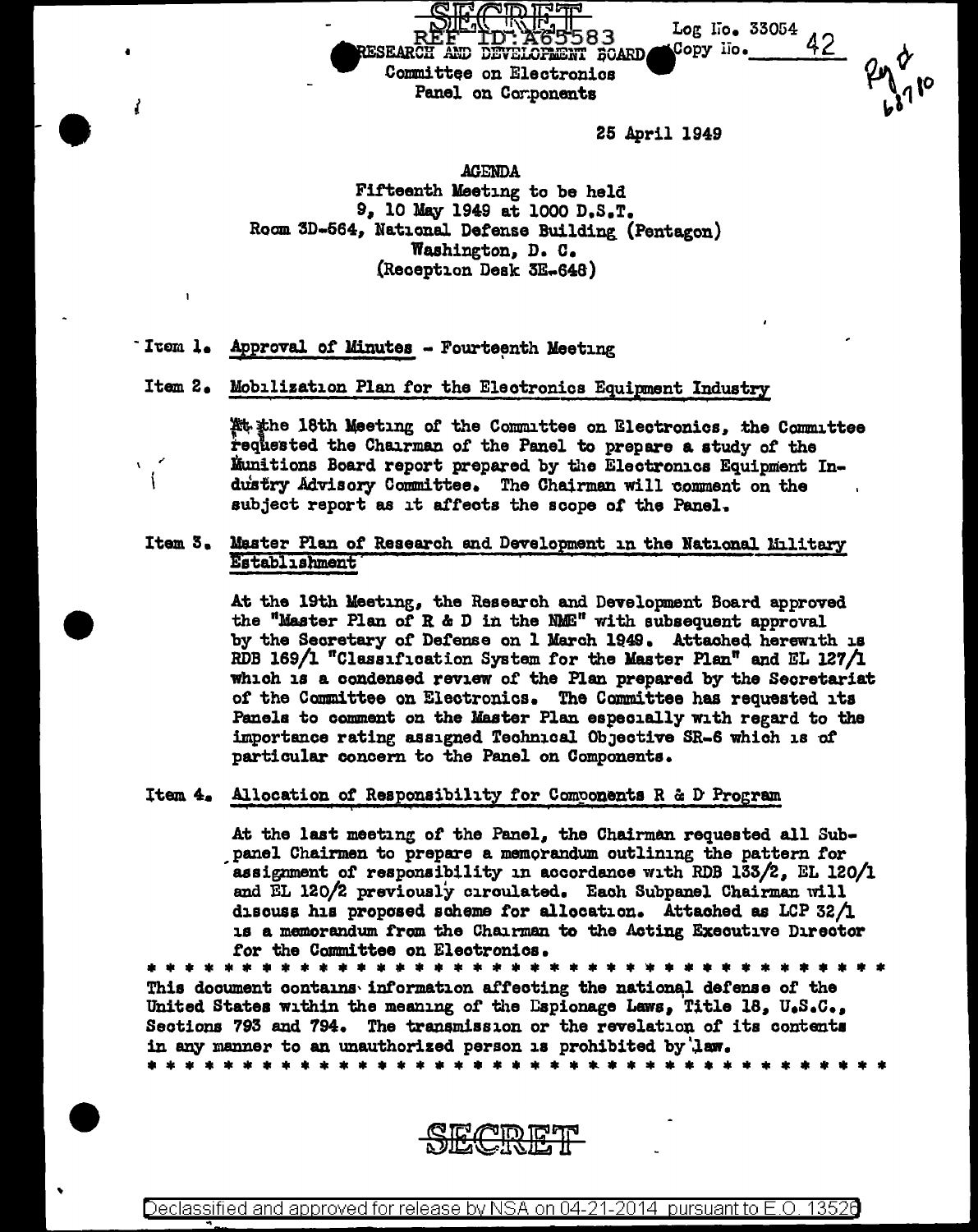



## Item 5, Organization

- 5el Revision *ot* field of J.nterest for the Subpanel on RF Transmission Lines.
- 5,1.1 .Assignment of responsibility for magnet and book-up wire.
- s.1.2 Dissolution of'AllRFCCC and all activities being coordinated by this Committee be pursued by ROB and ASESA.
- s.2 Approval of directive and membership for the Subpanel on Miniature Components and Packaged Sub-Assemblies.
- ' 5.3 Proposed reactivation of a Subpanel on Shock and Vibration,
- $5*4$  Cognizance for coaxial DC power connectors.
- 5.5 Cognisance for rotary devices (motors, dynamos, etc).
- 5.6 Assignment of magnetic amplifiers and high frequency power supplies.  $\mathbf{r}$ .
- 5.7 Assignment of responsibility for semi-conductors.
- Item 6, other Busineaa
- Item 7. Date and Place of Next Meeting '
- Note: The Panel will reconvene at the Bureau of Standards on 10 May for lectures and discussions by Bureau of Standards' personnel.

Enola 3

- le RDB 169/l  $2.$  EL 127/1
- 3• LCP 32/l

 $-2 -$ 

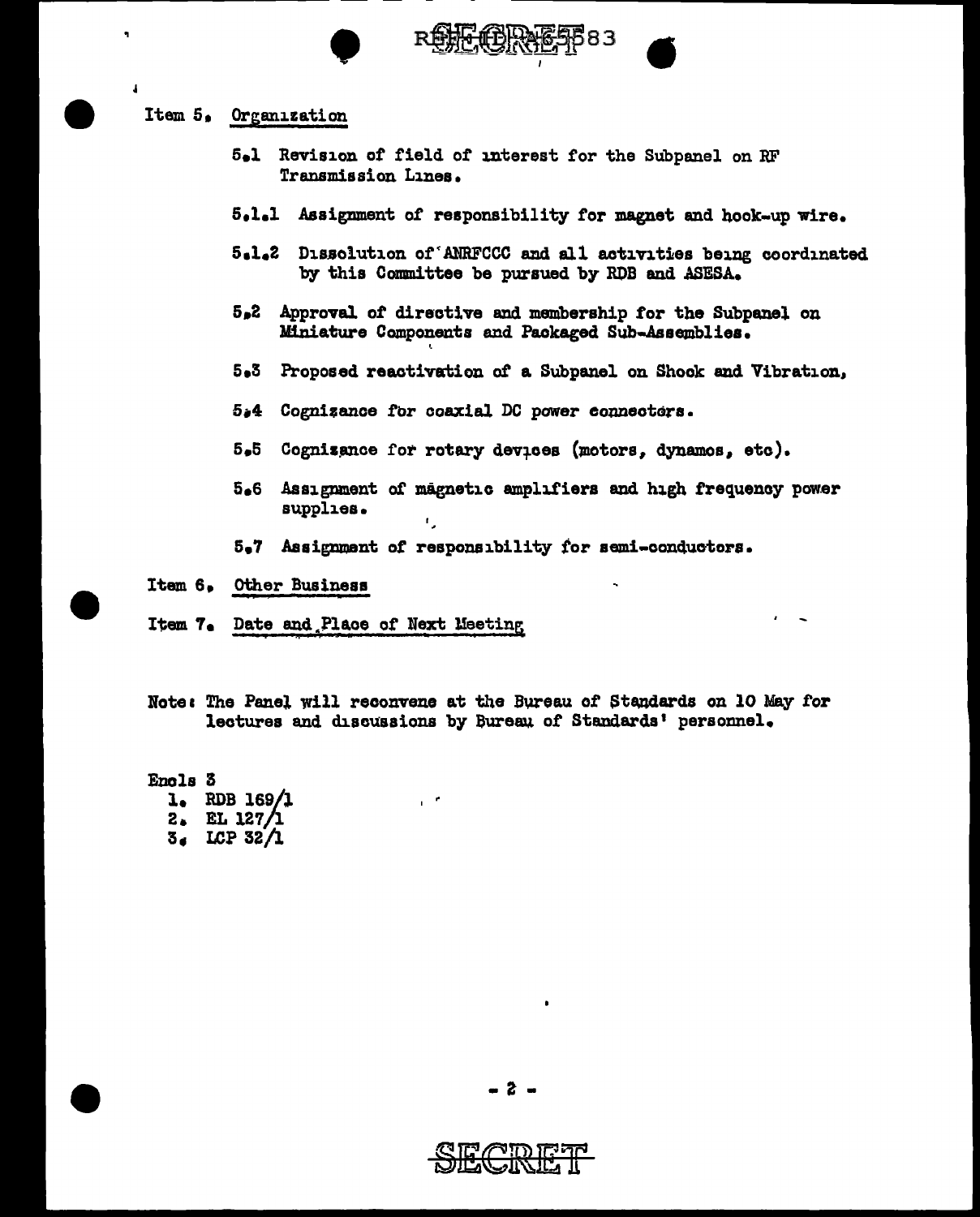

 $\sqrt{LCP}$  32  $\Lambda$ 

t

April 15, 1949

MEMORANDUM FOR: H. W. Serig Colonel, USAF Acting Exec. Director Committee on Eleotronios Research & Development Board Washington 26, D. c.

SUBJECT 1 Allocation of Responsibility for Research and Development Programs

This replies to your letter of 10 March 1949 on the above subject.

The Panel on Components and its Sub-Panels consider that they have been complying with the spirit of the Board policy expressed in RDB 133/2 throughout their activities. From the start they have considered that the allocation of responsibility on each specific project is an inescapable function and they have worked out a method for allocating to one of the three services the responsibility for conducting or contracting to industry, each specific development project.

This has been done by the Subpanels on a voluntary agreement basis among the service representatives on the Subpanels. The factors considered in arriving at such "voluntary" allocations are: availability of funds; \ availability of competent personnel or supervision of the development; the service (if any) proposing the project; the service having prime interest in the outcome of the project; relation of the new project to previous projects allocated earlier and the urgency of the schedule. To date the Subpanels have been quite sucoesatul in securing voluntary acceptance and in making allocations of specific projects once the technical requirements involved had been resolved and agreed upon. As brought put in our recent